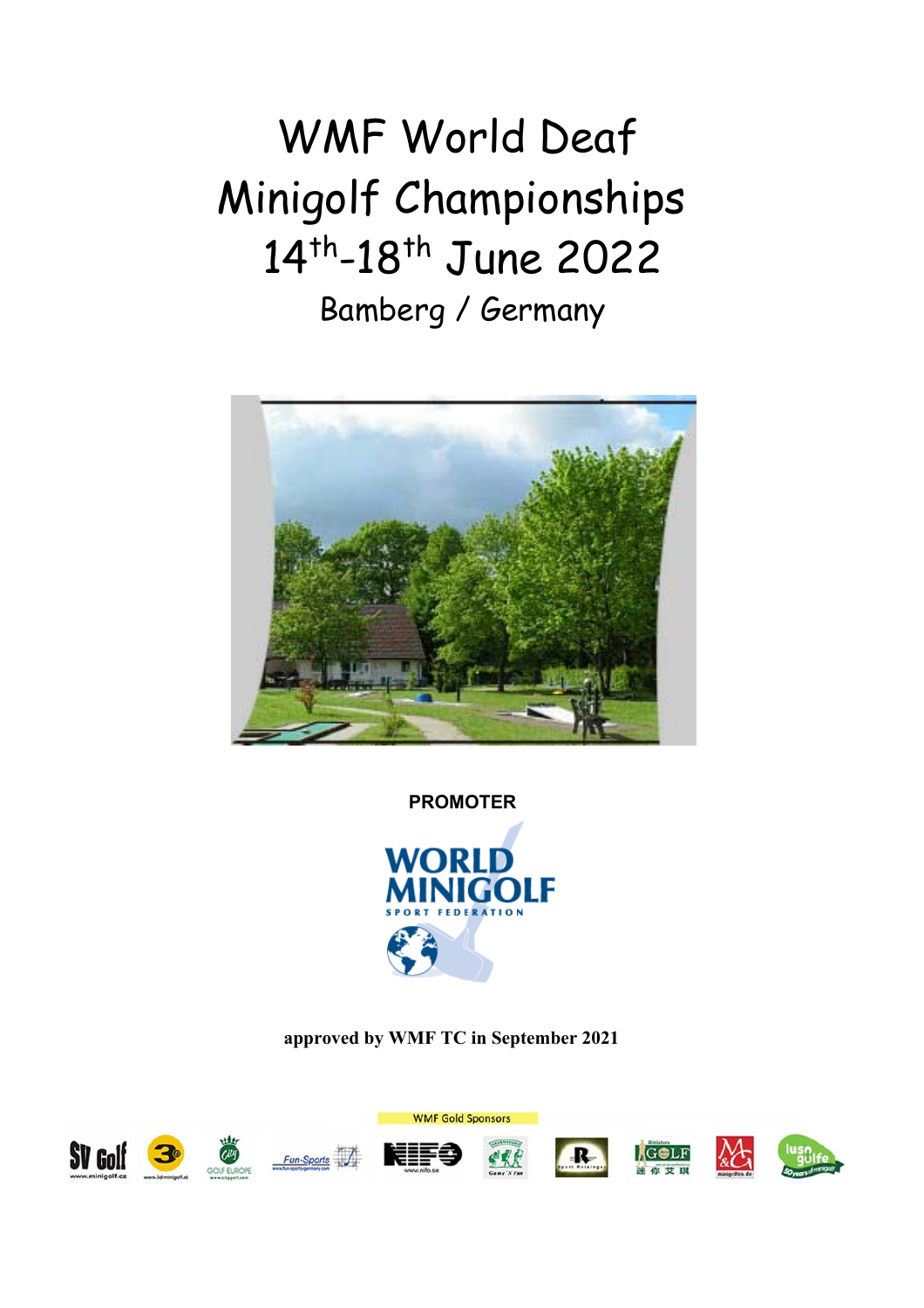#### **INVITATION WMF WORLD DEAF MINIGOLF CHAMPIONSHIPS 14th-18th JUNE 2022**

| <b>PROMOTER:</b>            | <b>World Minigolf Sport Federation (WMF)</b>                                                                                                                                                                                                                                       |  |
|-----------------------------|------------------------------------------------------------------------------------------------------------------------------------------------------------------------------------------------------------------------------------------------------------------------------------|--|
| <b>ORGANIZER:</b>           | 1. Minigolfclub Bamberg e.V. in cooperation with Deutscher Minigolfsport Verband<br>e.V.                                                                                                                                                                                           |  |
| <b>LOCATION OF COURSES:</b> | Galgenfuhr/Auf der Jahnhalbinsel, 96050 Bamberg, Germany<br>course: miniaturegolf                                                                                                                                                                                                  |  |
| PARTICIPATION:              | All active members of the WMF, as long as they came up to their obligations towards<br>the WMF. The WMF ExCo can on application approve the participation of athletes and<br>nations, which are not yet active members of WMF or come from registered deaf sport<br>organisations. |  |
| <b>SPECIAL ASSISTANCE:</b>  | Participants / participating nations can provide interpreters as officials to allow a fluent<br>communication between participants and the tournament organization.                                                                                                                |  |
| <b>HEARING DEVICES:</b>     | Participants can use on own decision hearing devices during the competition.                                                                                                                                                                                                       |  |
| <b>CATEGORIES:</b>          | Individual (number of participants not limited as long as the capacity of the organizer<br>is sufficient):<br>Female youth, male youth<br><b>Female seniors, male seniors</b><br>Women, men                                                                                        |  |
|                             | Teams (max. 2 female and 2 male teams per nation):<br>Female teams (3 players) and male teams (3 players) with players from same nation (no<br>age category limits)                                                                                                                |  |
| <b>MODE:</b>                | <b>Team strokeplay competition:</b><br>6 rounds (qualifying rounds of the individual competition)                                                                                                                                                                                  |  |
|                             | Individual strokeplay competition:<br>6 qualifying rounds in all categories<br>1 semifinal round (round 7) for the best 6 players of each category<br>1 final round (round 8) for the best 3 players of each category                                                              |  |
|                             | Tournament jury has the right to change the number or rounds if necessary due to<br>final number of participants.                                                                                                                                                                  |  |
| <b>COACHES:</b>             | During the competition max. 2 coaches per nation on the course are allowed. All coaches<br>must be registered participants of this event.                                                                                                                                          |  |
| <b>PENALTIES:</b>           | Penalties for players<br>The standard system described in WMF worldwide international sport rules chapter<br>2.3.18 is used throughout the entire tournament.                                                                                                                      |  |
|                             | <b>Penalties for coaches</b><br>For coaches, the standard penalty system described in WMF worldwide international<br>sport rules chapter 2.3.19 is used throughout the entire tournament.                                                                                          |  |
| <b>REGISTRATION:</b>        | Until 30th April 2022 with enclosed form only to:<br><b>WMF President</b><br><b>Gerhard Zimmermann</b><br><b>Panzerleite 49</b><br>D - 96049 Bamberg<br>email: president@minigolfsport.com                                                                                         |  |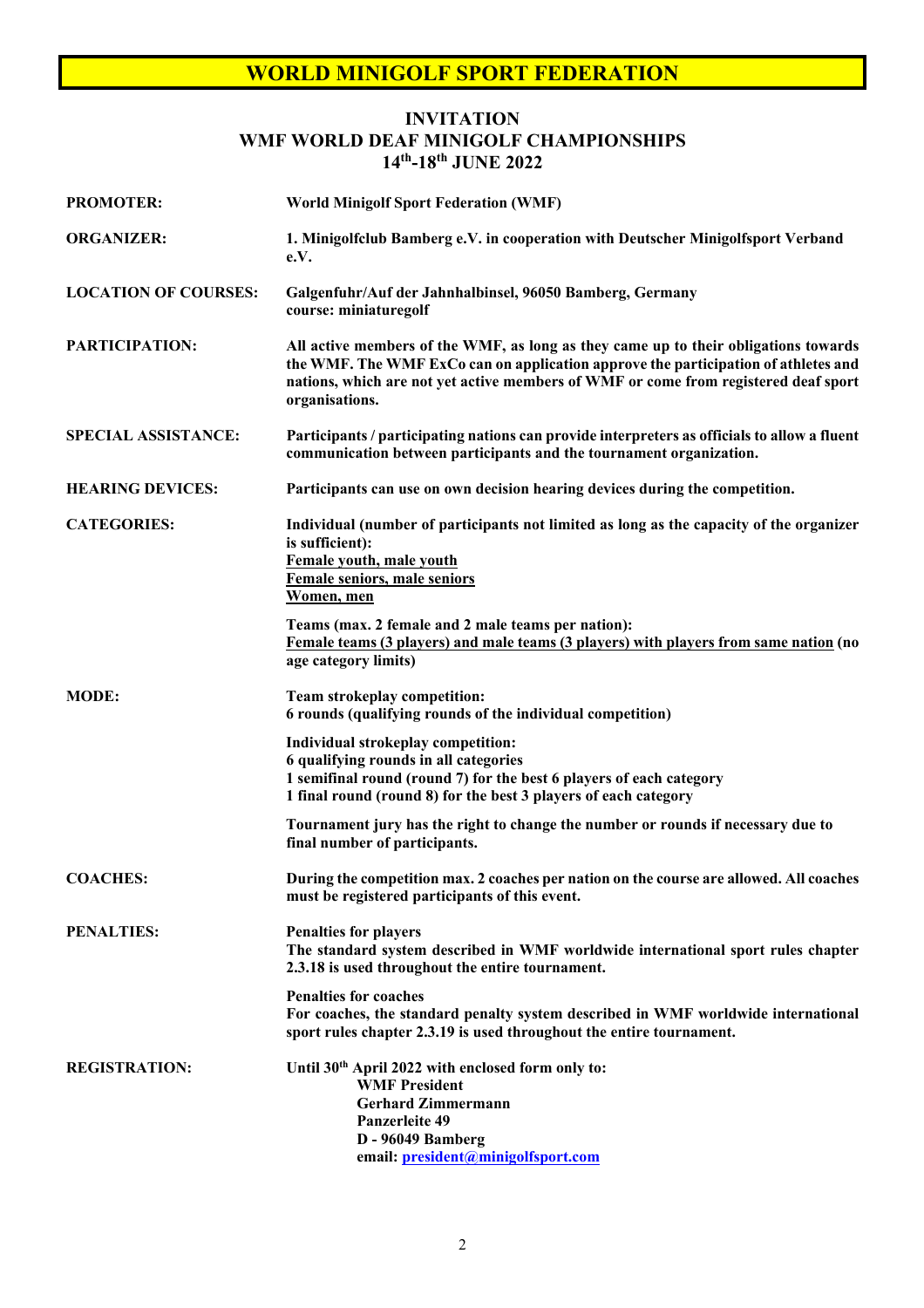| <b>VISA/DISCLAIMER:</b>   | If participants from your country need visa for travelling to the championships, please<br>send information including all necessary data like name, prename, birth date,<br>passport number VERY EARLY to the organizer (see contact below). The organizer<br>will provide an official invitation letter for visa purposes, which will help you to apply<br>for visa at the German embassy in your country. WMF refuses any liability for<br>problems resulting from visa not being granted or not issued in time.                                                                                                                                                                                                                                                                                                                                                                                                                                                                                                                                                                                                                                                                                                                                                                                              |
|---------------------------|-----------------------------------------------------------------------------------------------------------------------------------------------------------------------------------------------------------------------------------------------------------------------------------------------------------------------------------------------------------------------------------------------------------------------------------------------------------------------------------------------------------------------------------------------------------------------------------------------------------------------------------------------------------------------------------------------------------------------------------------------------------------------------------------------------------------------------------------------------------------------------------------------------------------------------------------------------------------------------------------------------------------------------------------------------------------------------------------------------------------------------------------------------------------------------------------------------------------------------------------------------------------------------------------------------------------|
|                           | For visa assistance please contact:<br><b>World Minigolf Sport Federation President</b><br>president@minigolfsport.com<br>Depending on the duration of the visa approval procedure you are asked to send your<br>request of an invitation letter already before the deadline !                                                                                                                                                                                                                                                                                                                                                                                                                                                                                                                                                                                                                                                                                                                                                                                                                                                                                                                                                                                                                                  |
| <b>PRACTICING FEE:</b>    | Pre official training:<br>EUR 3 / day / player (payable to organizer)                                                                                                                                                                                                                                                                                                                                                                                                                                                                                                                                                                                                                                                                                                                                                                                                                                                                                                                                                                                                                                                                                                                                                                                                                                           |
| <b>PARTICIPATION FEE:</b> | EUR 50 for players, coaches and officials<br>No additional fee for teams<br>Fees have to be paid until April 30 <sup>th</sup> 2022 to the account of WMF. Please note that all<br>banking fees (also those charged by the recipient's bank) must be paid by the sender<br>and the full amount must arrive at the WMF account. When transferring from a bank<br>outside the eurozone, please choose a charging option ensuring that all bank charges<br>are paid by the sender ("OUR" charging option in most payment systems).<br>Please pay right in time and only to:<br>Bank: Skandinaviska Enskilda Banken<br>IBAN: SE80 5000 0000 0593 0828 6683<br><b>SWIFT: ESSESESS</b><br>Participation fees are non-refundable after the registrations have been confirmed by<br>WMF. The only exception to this is a possible late cancellation of the championship<br>due to pandemic issues. The organizer plans with a capacity of max 70 players; if<br>more players are registered the registration of the team players is preferred. In case<br>no starting spot can be given to some players due to high number of participants, their<br>fees are returned.<br>For further questions please contact WMF President.<br>For delayed registrations or payments the participation fee is 125 % of the fee above. |
| <b>COVID 19-NOTE:</b>     | If still needed WMF and organizers will monitor the pandemic situation as well as<br>national and local restrictions in Germany and Bamberg region closely, but do not<br>accept any liability for possible non-refundable travel costs or other claims by the active<br>members. We strongly advise to make refundable bookings only. WMF intends to make<br>a statement about the situation regarding the WMF World Deaf Minigolf<br>Championships shortly before the registration deadline around end of April.                                                                                                                                                                                                                                                                                                                                                                                                                                                                                                                                                                                                                                                                                                                                                                                              |
| <b>ACCOMMODATION:</b>     | Overview of available accommodation options in Bamberg can be found at<br>https://www.bamberg.info/ (German) or https://en.bamberg.info/ (English)<br>It is recommended also to search for guestrooms and for cheaper possibilities in the<br>surrounding area.                                                                                                                                                                                                                                                                                                                                                                                                                                                                                                                                                                                                                                                                                                                                                                                                                                                                                                                                                                                                                                                 |
| <b>SOCIAL PROGRAM:</b>    | The organizer offers a set of possible activities during your stay in Bamberg.<br>Details will be spread right in time before your arrival.                                                                                                                                                                                                                                                                                                                                                                                                                                                                                                                                                                                                                                                                                                                                                                                                                                                                                                                                                                                                                                                                                                                                                                     |

**The worldwide international sport rules of WMF including supplementary rules and worldwide international sport regulations are applied for the championship. In particular please note the WMF system-specific rules of miniaturegolf. Sport shoes and uniform team sports clothing appropriate for minigolf are required during official practice time and tournament. Only sports hats are allowed.**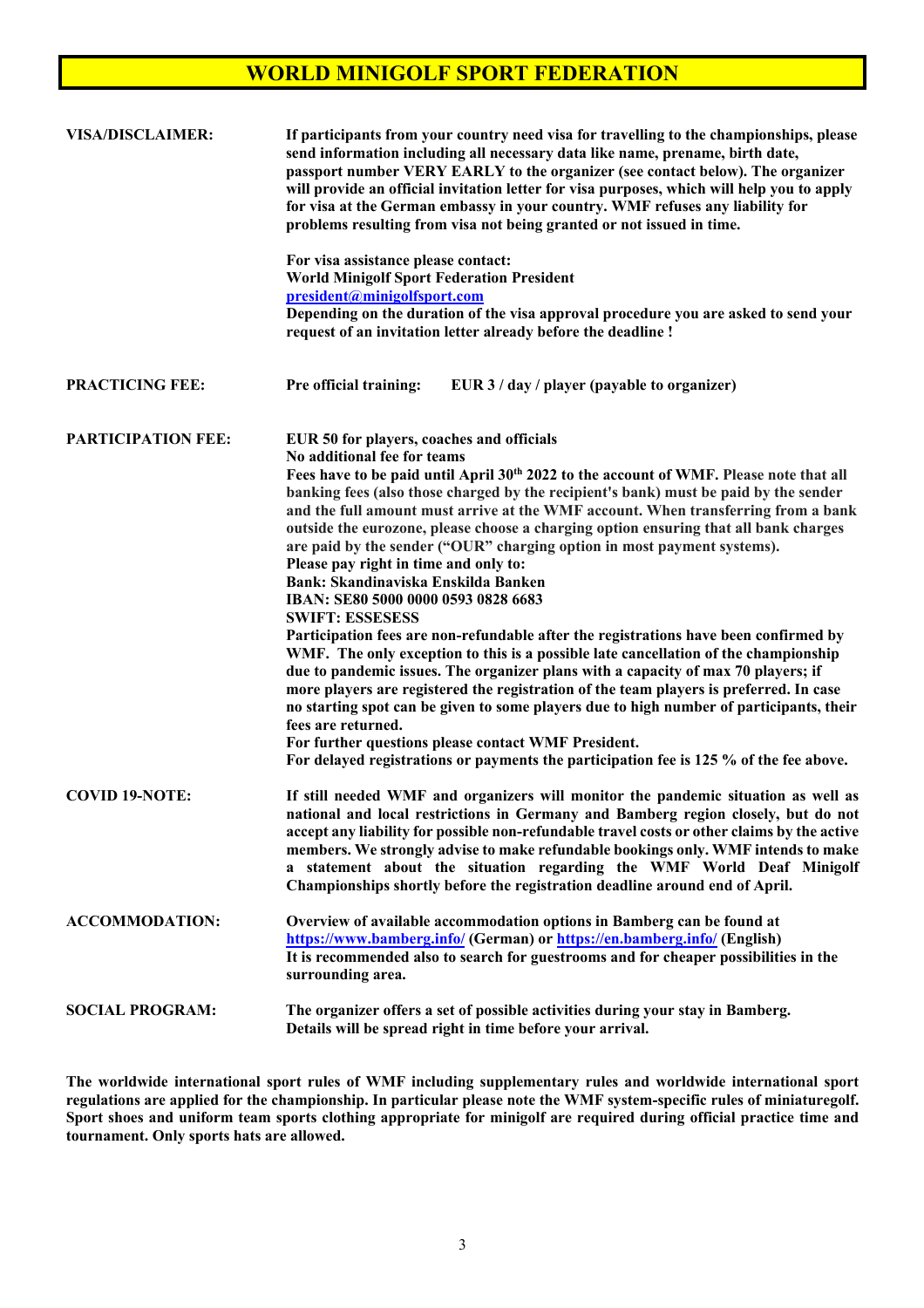**Each participant – or for minors (participants younger than 18 years) their legal guardian – must have signed two forms for acceptance of WADA-code 2021, media coverage and WMF anti-doping regulations.** 

- **1. Athlete Consent form**
- **2. Declaration of full media acceptance**

**Both forms are attached to this invitation. Please fill in the forms electronically (or by hand), print and sign them and then send the scans to antidoping@minigolfsport.com.** 

**You will get confirmation that the files are well received. In case of weak scan quality, you will be informed to bring the originals to the championships.** 

P tili i fiko

 **Pasi Aho WMF Sport Director**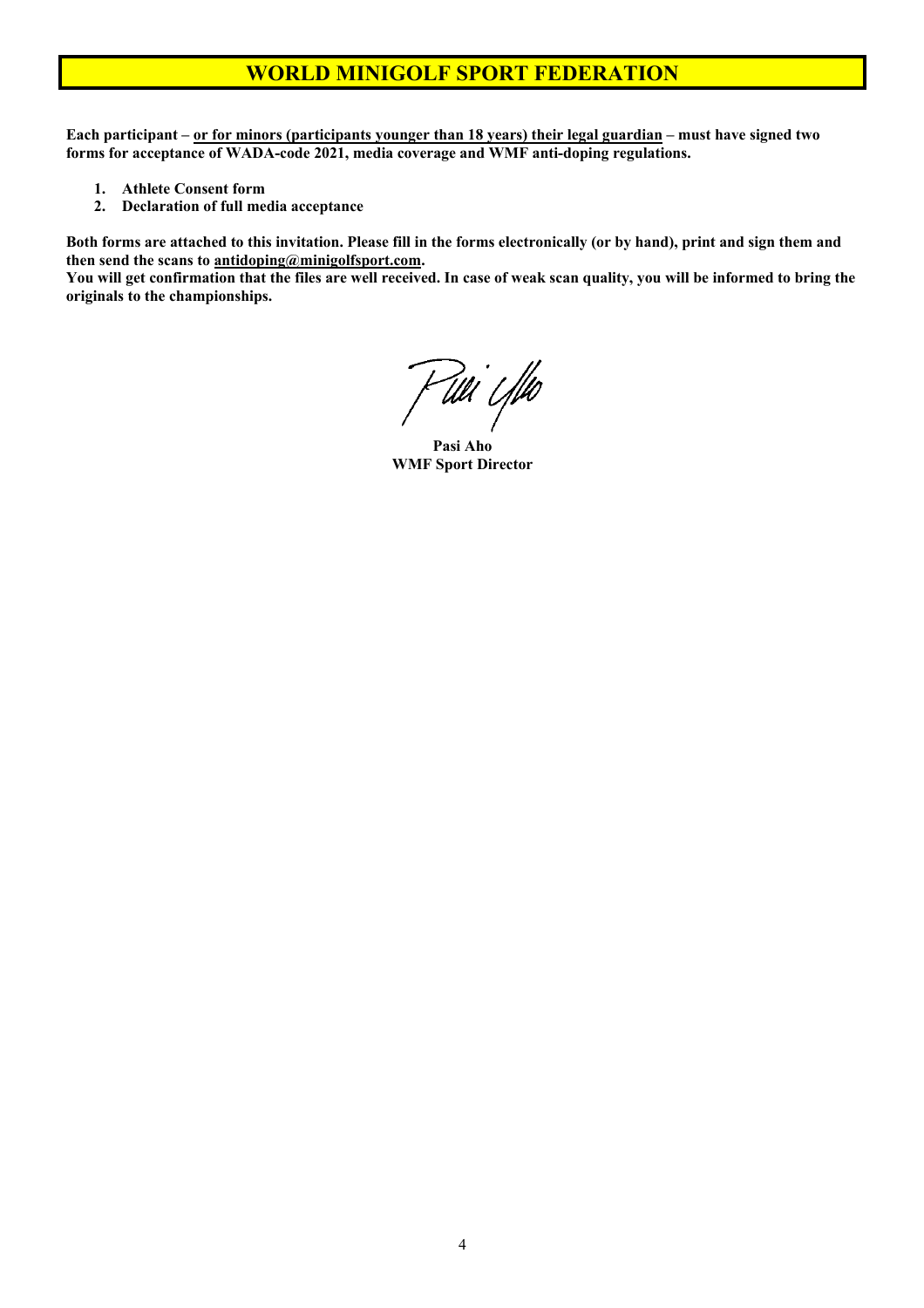# **S C H E D U L E**

**The accreditation of all registered participants has to be announced immediately after arrival at Bamberg, latest Thursday, June 16th, 2022, 10 a.m. at the tournament office.** 

#### **TUESDAY, 14th JUNE 2022**

| 09.00 am $-$ 06.00 pm<br>after $06.00 \text{ pm}$ | official training for all participants<br>free training                                                                                              |
|---------------------------------------------------|------------------------------------------------------------------------------------------------------------------------------------------------------|
| WEDNESDAY, 15th JUNE 2022                         |                                                                                                                                                      |
| $09.00$ am $-06.00$ pm<br>after 06.00 pm          | official training for all participants<br>no training allowed due to the opening ceremony                                                            |
| $02.00 \text{ pm}$<br>$03.00 \text{ pm}$          | last possibility for written complaints regarding courses<br>inspection of the courses by the representative of WMF and a member of the<br>Organizer |
| $07.00 \text{ pm}$                                | opening ceremony (date and location can be changed, if required by the organizer)                                                                    |

**THURSDAY, 16th JUNE 2022** 

| 09.00 am $-$ 06.00 pm<br>official training for all participants<br>after $06.00 \text{ pm}$<br>free training |                                                             |
|--------------------------------------------------------------------------------------------------------------|-------------------------------------------------------------|
| $10.00 \text{ am}$                                                                                           | deadline for accreditation of participants and team lineups |
| $12.00 \text{ pm}$                                                                                           | deadline for payment of practicing fees                     |
| $12.00 \text{ pm}$                                                                                           | technical meeting                                           |

#### **FRIDAY, 17th JUNE 2022 FIRST DAY OF COMPETITION**

| 09.00 am | four (4) rounds for all participants with rolling start from lane 1                 |
|----------|-------------------------------------------------------------------------------------|
|          | starting order: female seniors, male seniors, female youth, male youth, women, men, |
|          | teams female, teams male                                                            |
|          |                                                                                     |

#### **SATURDAY, 18th JUNE 2022 SECOND DAY OF COMPETITION**

| $09.00$ am                  | two (2) rounds for all participants with rolling start from lane 1<br>starting order: female seniors, male seniors, female youth, male youth, women, men,<br>teams female, teams male<br>starting order in the categories will be reverse leaderboard order from day 1 |
|-----------------------------|------------------------------------------------------------------------------------------------------------------------------------------------------------------------------------------------------------------------------------------------------------------------|
|                             | end of team competition                                                                                                                                                                                                                                                |
| after qualification rounds: | individual semi-final round (round 7) for the best 6 players of each category after 6<br>qualifying rounds                                                                                                                                                             |
|                             | starting order: reverse leaderboard order from the qualifying rounds                                                                                                                                                                                                   |
|                             | individual final round (round 8) for the best 3 players of each category after 7<br>qualifying rounds                                                                                                                                                                  |
|                             | starting order: reverse leaderboard order from the qualifying rounds                                                                                                                                                                                                   |
|                             | Madel coromonies for togms and individuals will take place at the course                                                                                                                                                                                               |

**Medal ceremonies for teams and individuals will take place at the course.** 

**07.00 pm closing ceremony** 

5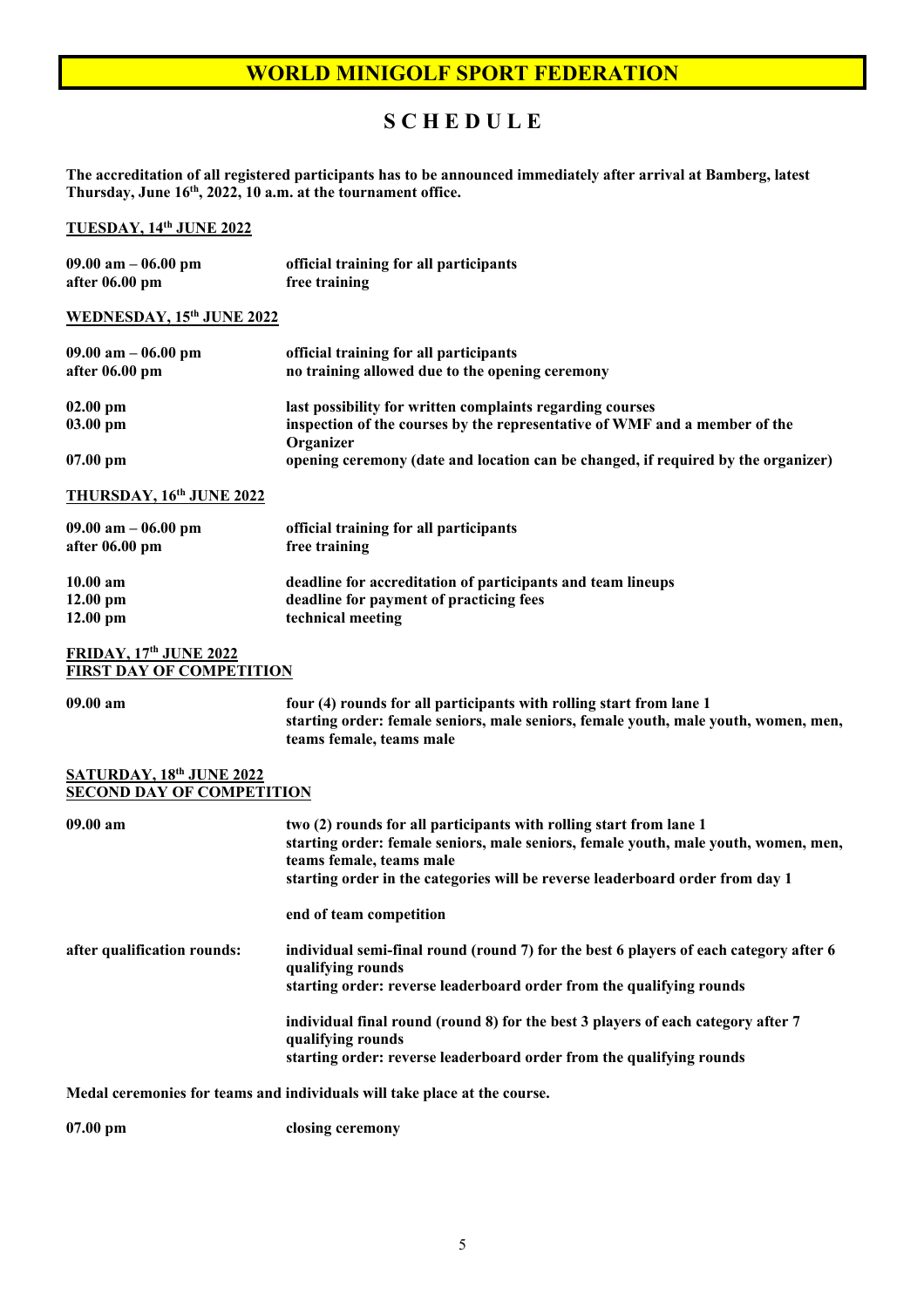# Latest registration date: APRIL 30<sup>th</sup> 2022

# **WMF World Deaf Minigolf Championships 2022 BAMBERG / GER**

#### **NATIONAL FEDERATION / PLAYERS' COUNTRY**

**Arrival date at Bamberg: \_\_\_\_\_\_\_\_\_\_\_\_\_\_\_\_\_\_\_\_\_\_**

Contact E-Mail: Contact phone nr:

## **REGISTRATIONS BY NAME FOR THE WORLD DEAF MINIGOLF CHAMPIONSHIPS 2022**

| NAME, FIRST NAME IN PRINTED LETTERS | <b>BIRTHDATE EXCEPTIONS * CATEGORY</b> |  |
|-------------------------------------|----------------------------------------|--|
| 1.                                  |                                        |  |
| 2.                                  |                                        |  |
| 3.                                  |                                        |  |
| 4.                                  |                                        |  |
| $\overline{5}$ .                    |                                        |  |
| 6.                                  |                                        |  |
| 7.                                  |                                        |  |
| 8.                                  |                                        |  |
| 9.                                  |                                        |  |
| 10.                                 |                                        |  |
| 11.                                 |                                        |  |
| 12.                                 |                                        |  |
| 13.                                 |                                        |  |
| 14.                                 |                                        |  |
| 15.                                 |                                        |  |
| 16.                                 |                                        |  |
| 17.                                 |                                        |  |
| 18.                                 |                                        |  |
| 19.                                 |                                        |  |
| 20.                                 |                                        |  |

**\* Exceptions:** 

- **A) medical attestation for no sport shoes**
- **B) medical attestation according to the anti-doping regulations of WMF**